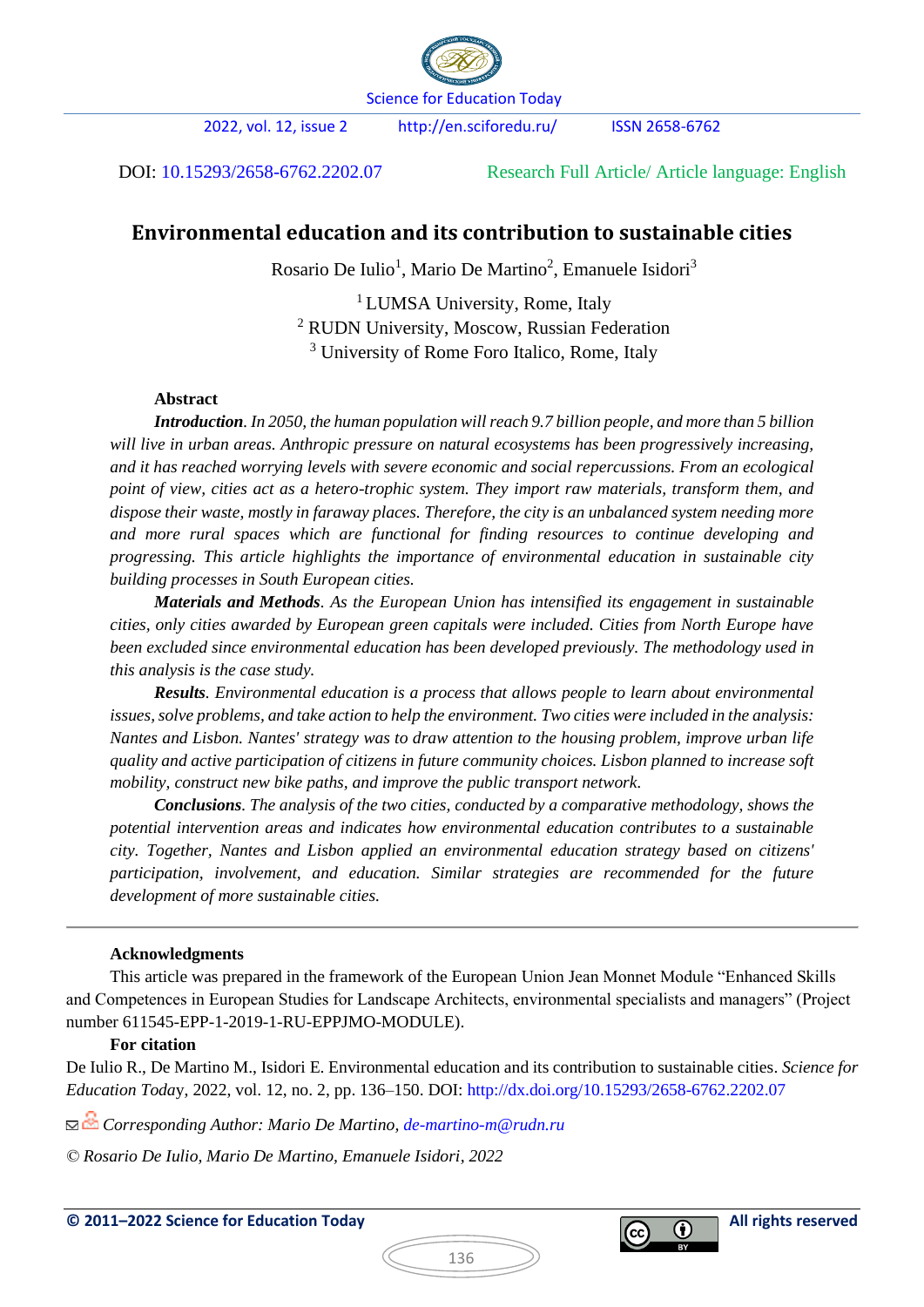

*Environmental education contributes to the city's sustainable development, promoting awareness among people of ecological problems. At the same time, it stimulates the growth of operational skills, such as a sense of initiative and the ability to assume and take responsibility.*

#### **Keywords**

*Ecosystem; Sustainability; Sustainable city; Education; Environment; Europe, European Union.*

## **Introduction**

Within the next few years, more than half the world's population will be living in urban areas (United Nations,  $2019$ )<sup>1</sup> Simultaneously, cities are crucial contributors to climate change, as urban activities are major sources of greenhouse gas emissions. Estimates suggest that cities are responsible for 75 % of global carbon dioxide emissions and transport and buildings are the largest contributors (Satterthwaite, 2008 [19]). As a result, cities must improve policies focused on sustainability and a better quality of life for their inhabitants. Concrete experiences to achieve this objective have already been achieved in several urban centers of the advanced world, such as North European countries. According to the United Nations (UN) projections, the Earth will reach 9.7 billion individuals in 2050. This means that the environmental impact and climate change will become a severe threat to human health. Thus, more sustainable environmental management of urban spaces is urgently needed with a more balanced relationship with extraurban areas.

The theme of sustainability originated in the 1970s, during the 1972 *United Nations Conference on the Human Environment in*  Stockholm, where the need to plan economic

**© 2011–2022 Science for Education Today All rights reserved**

development compatible with the conservation and protection of the natural environment became evident. In the 1980s, *the UN World Commission on Environment and Development* formalized what would be the definition of sustainable development (from the *Bruntland* Report), which is still the best known and most accepted in the various scientific fora: "Development that meets the needs of current generations without compromising the ability of future generations to meet their own needs" (*World Commission on Environment and Development,* 1987)<sup>2</sup>. In 1992, Rio de Janeiro Conference (*United Nation Conference on Environment and Development*) produced an implementation tool capable of implementing a process of sustainability for urban communities: the so-called "Agenda 21" (from the gerund of the Latin verb *ago*, things to do for the 21st century)<sup>3</sup>.

Based on the document, four different contents can be found: 1) the different economic determinants and social dynamics; 2) environmental issues; 3) political dimension; 4) way of implementation. During the *World Summit on Sustainable Development* in Johannesburg in 2002, many critical issues were highlighted to the failure to implement the previously developed theories. In 2012, the

integration and does not limit itself to inserting the environment into the economic discourse to evaluate only its externalities (M. Tinacci, 2008 [21]).

 $3$  For further information one can consult the documents of the UN Conferences on the website: [https://www.sustainabledevelopment.un.org](https://www.sustainabledevelopment.un.org/) 

in particular: Agenda 21 (1992); Johannesburg Plan for Implementation (2002); The future we want (2012).





<sup>&</sup>lt;sup>1</sup> United Nations World Urbanization Prospects: The 2018 Revision, New York, 2019. URL: [https://population.un.org/wup/Publications/Files/WUP2](https://population.un.org/wup/Publications/Files/WUP2018-Report.pdf) [018-Report.pdf](https://population.un.org/wup/Publications/Files/WUP2018-Report.pdf)

<sup>2</sup> According to some authors, despite the vagueness of this definition, the strength of the latter lies in its plural dimension, in the juxtaposition of economic, social and environmental dimensions that involves organic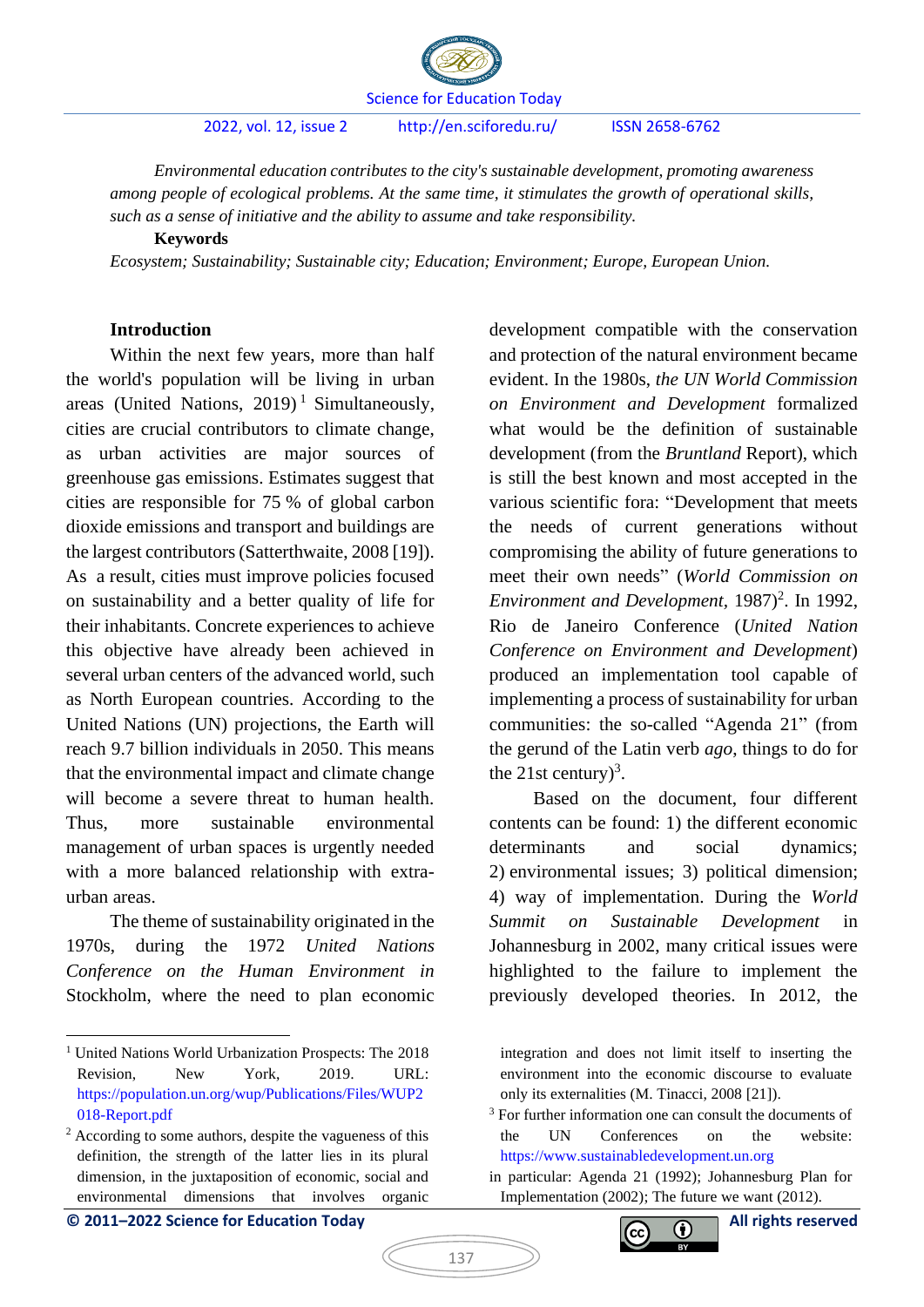

international confrontation continued at the *United Nation Conference on Sustainable Development* in Rio de Janeiro, held during the darkest period of the world economic crisis, which, perhaps more than the previous conference in Johannesburg, underlined the urgency of launching virtuous paths of sustainability, mainly in urban areas (Flint, Raco, 2012 [13]).

On the subject of urban sustainability, there is no real founding document in the literature that can be considered a starting point. However, in the wake of the UN World Conferences on Environmental Protection, several international documents and studies can be identified that, over time, have contributed to the current idea of urban sustainability (Wheeler, Beatley, 2004 [23]). Therefore, the theme of urban sustainability, as it is understood today, originated in the last decades of the last century in response to two different emergencies that arose during that period. The first theme concerns the increasing environmental problems originating from the many ecological crises in different parts of the world. That has contributed to spreading a greater environmental awareness in broad strata of civil society. Instead, the second is linked to the deteriorating living conditions and environment of the major urban centres. In fact, in most of the advanced world, we have moved from the crisis of the industrial city characterized by polluted and unlivable spaces to the post-industrial city where environmental and social rehabilitation actions have been the dominant feature in recent decades, often accompanied by land speculation (Whitehead, 2012). In this context, some cities have started and experimented with a righteous path towards applying the principles of sustainability, already indicated by the United Nations Human Settlements Programme (HABITAT programme, since 1976) underlining the need to restore polluted and unlivable urban environments.

At the European level, sustainability has taken on a leading role as a defining element of the standard policy, first with the European Community and then in a more incisive way with the European Union. The theme of environmental sustainability is at the heart of the European Commission's Environmental Programs that have regularly followed one another since 1973. In line with the principles of sustainability, since the Fifth Program of 1993, several actions and measures were launched to improve the environment of cities. *ICLEI Local Governments for Sustainability,* an association of local *governments* that have been promoting urban sustainability since the Aalborg Conference in 1994, with the support of the European Union, has also produced a "Charter of Intent and Principles of Urban *Sustainability*" that has been signed by all European cities and towns determined to embark on a path towards sustainability through the instrument of Local Agenda 21. Since then, a *European Green Capital* competition/prize for the continent's most sustainable city was also established by the European Commission, for the first time awarded in 2010.

As is made clear by copious studies on the subject, sustainability encompasses several dimensions: environmental, economic, social, political, cultural, and territorial (Whitehead, 2007; Bagliani, Dansero, 2011 [3]) which interact strongly with each other, that it is not easy to analyze them individually without considering the whole context where they develop. These, in turn, can be grouped in the three components of sustainability (environmental, economic, social). Through a given political choice, the urban community that intends to initiate a path of sustainability can choose and adapt to its needs, which component or components it prefers. For the sake of brevity, this contribution will only deal with the environmental component, and to this end, it is necessary to introduce the concept of the

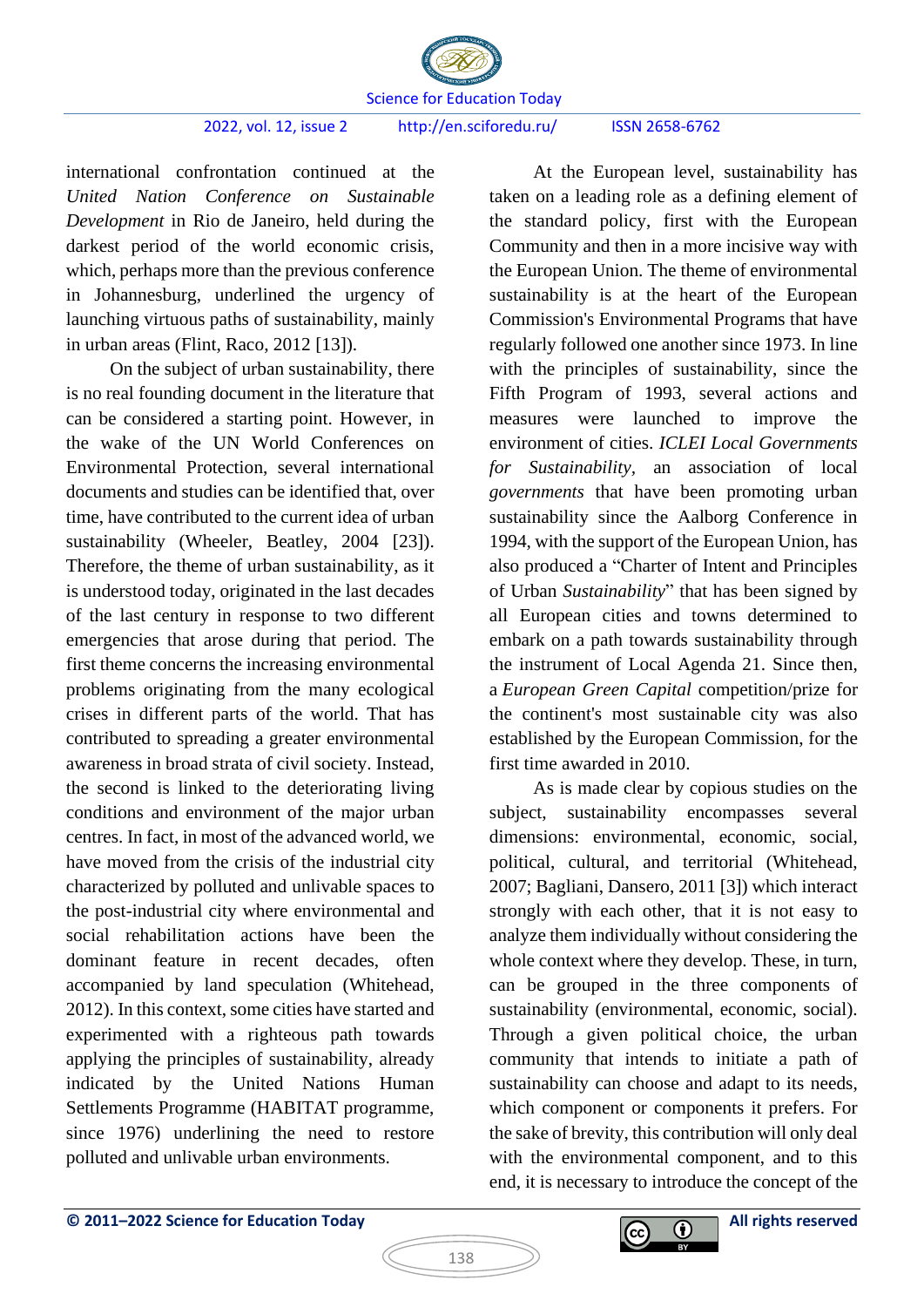

urban ecosystem (Nicoletti, 1978 [17]; Alberti, Solera, Tsetsi, 1994 [1]). This study approach in Italy was used for the first time by Nicoletti (1978), when, for different reasons, citizens' environmental sensitivity had a considerable increase.

The themes of the environmental crisis and quality of life in large urban agglomerations have determined the interest in an innovative approach to the study of the city compared to the past, interpreting it no longer as a linear system based on the import of raw materials and energy from outside and the subsequent disposal of waste, therefore in total imbalance with the external environment. However, on the contrary, it is interpreted as an ecosystem in which various natural and human elements that generate more complex realities coexist and relate. In this way, even urban settlements represent one of the places of deepening of ecology<sup>4</sup>.

An example that can be traced back to the ecosystem approach is that of the eco-city that in planning values environmental elements and economic and social ones. Its origin dates back to 1975 with the foundation in Berkeley (USA) of the association Urban Ecology, founded by Richard Register, an artist and activist who was among the first to promote an ecological approach to the city. In the 1980s, the debate began around this association on implementing a more sustainable city. In summary, these principles are (Tononi, 2015 [22]): a limited consumption of land to create a compact city, a transport organization that enhances walking or cycling, the reclamation of damaged environmental areas.

Sbordone (2005 [18]) made it clear in more detail that there are five categories of environmental actions to be considered in a path of urban sustainability: the control of pathogens

and care of urban hygiene, reduction of physical and chemical risks in homes and workplaces, promotion of a better quality of life, with the presence of widespread green areas equipped, the recovery of cultural heritage that represent the memory of the city, ensuring progress and the achievement of human needs without affecting the environmental capital.

This type of analysis focuses on the ability to identify particular territorial conditions, such as the presence of a specific type of institutions, economic actors, social elements, or historical conditions that may determine a particular development of sustainability (Coenen, Benneworth, Truffer, 2012 [8]). The formation of workshops, able to generate debates between groups of citizens and stakeholders, is the fundamental tool to facilitate the start for the formation of a future vision through the phases of analysis of the existing and evaluation until the realization of the sustainable city (Nevens, Frantzeskaki, Gorissen, Loorbach, 2013 [16]).

The danger at this stage is to consider urban sustainability as a system aimed at improving the economic efficiency of the city, clearly very attractive to the current capitalist system. This could generate a lack of capacity to address environmental issues fully and completely exclude social ones. Instead, the goal is to rebuild an efficient relationship between society and the natural environment, aiming at environmental justice and enhancing the movements that promote this issue (Cook, Swyngedouw, 2012 [9]).

Therefore, the spaces of sustainability are the result of the interaction of environmental, economic, and social issues. From an applicative point of view, they allow designing urban landscapes that, on the one hand, are inserted in



<sup>4</sup> Duvigneaud was the first who described the city as an ecosystem by studying the ecological factors that characterize it: "topography, hydrography, climate, soil

factors, non-human biocenosis and anthropocenosis, i.e. the part determined by human presence" (Alberti, Solera, Tsetsi, 1994 [1]).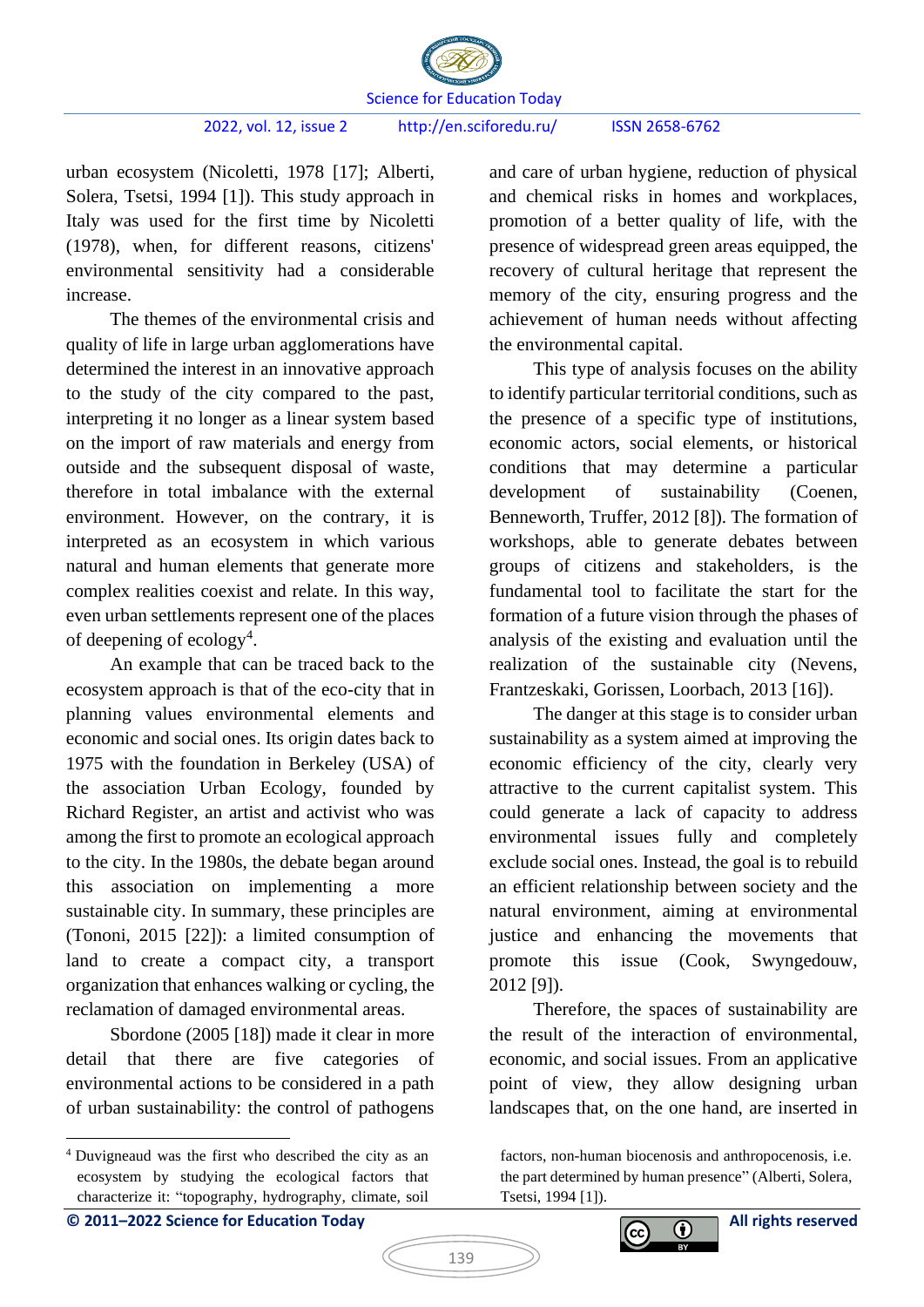

the socio-cultural context and, on the other one, revalue natural elements. An attempt at the urban level to achieve this goal is represented by *Landscape Urbanism* (Tononi, 2015 [22])*.* Based on human-nature interaction, a quality landscape can quickly express the correct application of the principles of sustainability. In this regard, geography has a crucial role in contributing to the attempt to integrate these two elements in planning. It is no coincidence that the concept of urban landscape can introduce natural, cultural, and historical elements within a design that tends to sustainability and enhance urban greenery (Breda, Zerbi, 2013 [4]).

In this phase of transition, the role of Environmental Education is fundamental and represents the instrument capable of transmitting to citizens correct behaviors and new lifestyles compatible with the protection of the environment. This article aims to propose some reflections on the importance of environmental education in sustainable city building processes.

# **Methods**

From the methodological point of view, the contribution is divided into three parts. The first deals, albeit briefly, with the meaning and role of Environmental Education indicating the goals and operational tools. The second illustrates the origin of the concept of sustainable cities. Finally, two case studies of European cities that have successfully launched a righteous path towards sustainability will be exposed. In these cases, Environmental Education has played a leading role. The selection criteria for the case studies are the list of cities awarded the "European Green Capital" award. In an entirely homogeneous way, we chose among the cities that have sustainability as a primary objective in their development programs. As the northern European cities are the ones that have won the title several times, only while the central-southern quadrant has been selected in the current study. Only four cities: Vitoria-Gasteiz (Spain), Nantes (France), Ljubljana (Slovenia), and Lisbon (Portugal) won

*Table 1*

| <b>Cities</b>   | European Green Capital Award (year) |
|-----------------|-------------------------------------|
| Stockholm       | 2010                                |
| Hamburg         | 2011                                |
| Vitoria-Gasteiz | 2012                                |
| <b>Nantes</b>   | 2013                                |
| Copenhagen      | 2014                                |
| <b>Bristol</b>  | 2015                                |
| Ljubljana       | 2016                                |
| Essen           | 2017                                |
| Nijmegen        | 2018                                |
| Oslo            | 2019                                |
| Lisbon          | 2020                                |

140

# **The list of cities that obtained the European Green Capital Award. Bold the cities selected in the study**

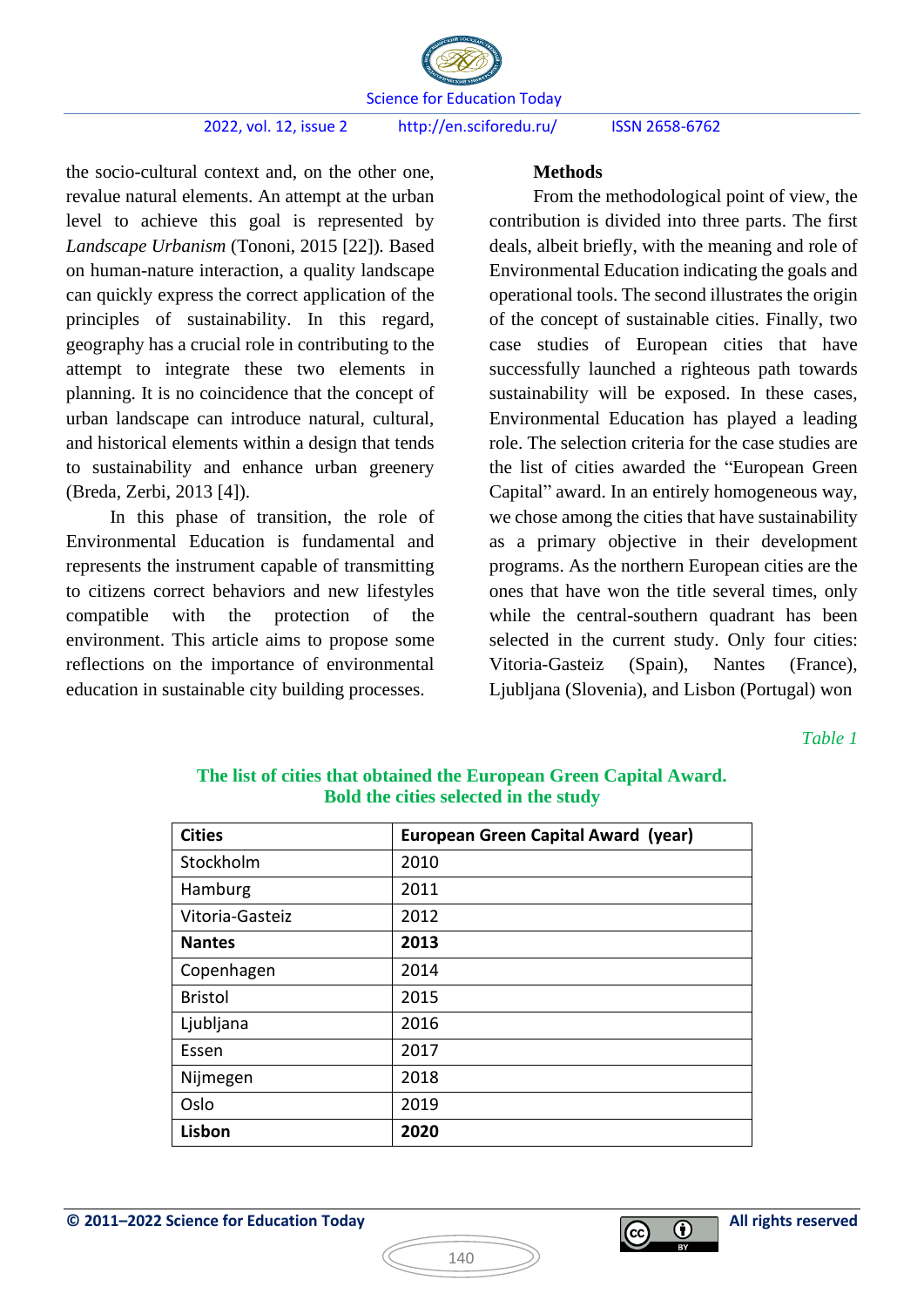

the European Green Capital Award in 2012, 2013, 2016, and 2020, respectively<sup>5</sup>.

The choice of the two case studies fell on Nantes 2013 (France) and Lisbon 2020. The reasons for this choice were essentially two: firstly, they housed more than 300,000 inhabitants, and secondly, they underlie clear political choices. Nantes has shown a more "social" dimension, while Lisbon has instead privileged the environmental aspect. Importantly, both cities demonstrated a primary role of environmental education.

## **Results**

3.1 *Nantes* **–** The city had a flourishing industrial past. A substantial decline phase followed this due to deindustrialization, relocations, and the loss of importance of its port. During the years, thanks to a robust public impulse, a new phase of urban renewal began by improving the contact with the natural environment. In particular, with the river, the Loire, which flows through it (Chasseriau, 2004 [6]). In the Sustainability Report drawn up annually by the public administration, the objectives and indicators chosen to implement its sustainability paths are indicated from time to time. The French city has chosen to pursue a development that tries to reconcile environmental protection, economic development, and social cohesion. The strategy of Nantes has an exclusively social character, including the increased attention to the housing problem (in recent years, there has been an increase in social housing buildings that now reach 25 % of total housing), the improvement of the quality of urban life, based on the increased accessibility of

<sup>5</sup> European Commission. European Green Capital Award. URL:

<https://ec.europa.eu/environment/europeangreencapital>

<sup>6</sup> European Commission. Employment, Social Affairs & Inclusion. Social protection & social inclusion. Persons

**© 2011–2022 Science for Education Today All rights reserved**

services, environmental health and finally the active participation of citizens on future community choices. The second point concerns new forms of solidarity and, in particular, access to public services, living together, awareness of legality, diversity, the fight against prejudice, and cooperation with other cities around the world. Only the third objective introduces the environmental component, with the challenge of climate change, focusing more on reducing energy consumption by 20 % of municipal buildings and lowering *CO<sup>2</sup>* production by affecting transport modes. The fourth point deals with biodiversity and how to reintroduce nature in the city through gardening in collective spaces, reducing the use of plant protection products, and promoting environmental education in schools. The latter aspect, because of the importance given to the social component of sustainability, takes on particular significance. Students are invited to follow an educational path based on respect for the environment and the preservation of biodiversity, so much so that only organic food products are used in school canteens. In the last part of the report, we return to the public services offered to citizens, and we take as an example of the growth of organic products in school canteens,

The imprint that emerges from these relationships is attention to the social component, cohesion, and accessibility. Nantes cares about the disabled in its sustainability policies, obtaining awards both at national and European levels, such as the *Access city award <sup>6</sup>* . The participation, involvement, and education of citizens play a central role in achieving the objectives. *Ville domain <sup>7</sup>* is a project of involvement in transforming the metropolitan city

<sup>7</sup> Agence d'Urbanisme de la Région Nantaise. URL: [www.mavilledemain.fr](http://www.mavilledemain.fr/)





with disabilities. URL: [http://ec.europa.eu/justice/discrimination/disabilities/aw](http://ec.europa.eu/justice/discrimination/disabilities/award/index_en.htm) [ard/index\\_en.htm](http://ec.europa.eu/justice/discrimination/disabilities/award/index_en.htm)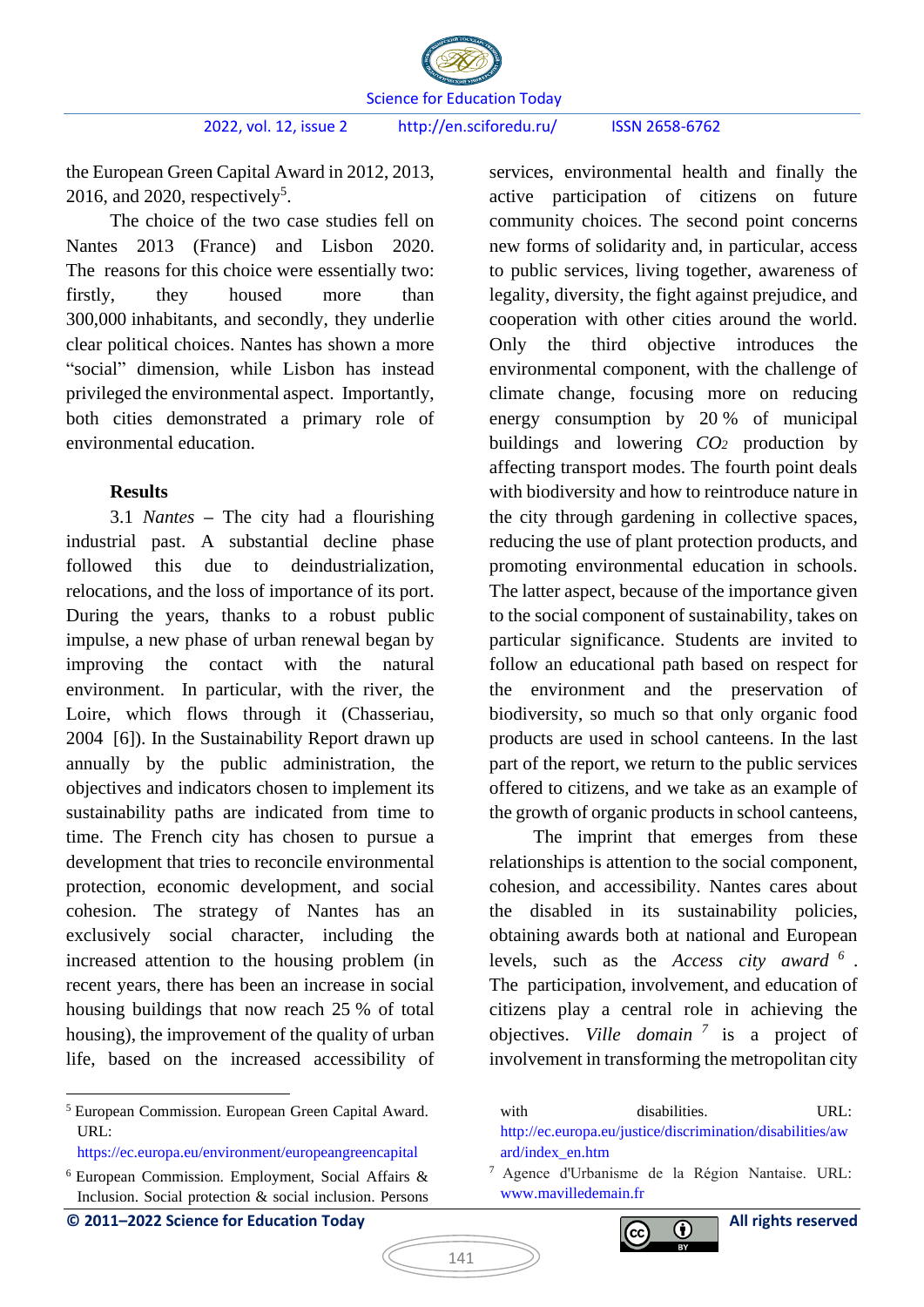

of Nantes and participatory sustainable development. However, it must be taken into account that the regeneration of large areas of the city can generate *gentrification* (Rossi, Vanolo, 2010), not realizing the willingness of urban policies to focus on the social component, often outclassed by economic priorities. The path towards a sustainable city faces practical implementation difficulties in bringing together the various actors involved and mediating between the various aspects of regeneration projects, both technical and economic, in the French city (Dumont, Andrieu, 2006 [12]).

3.2 *Lisbon* – In recent decades, the Lusitanian capital has improved its image, so much as that it is one of the most significant destinations of European urban tourism. Since 11 January 2020, the city of Lisbon has been the European Green Capital. As one can learn from the event's official program, the bid was based on four different axes of development<sup>8</sup>. The first concerns the concrete response to climate change by lowering *CO<sup>2</sup>* production, acting on various aspects, such as energy-saving, energy efficiency, renewable energy sources, and sustainable mobility. The second axis concerns the actions that most directly address the improvement of mobility. The program has planned to increase soft mobility, encourage pedestrianization of some areas, construct new bike paths, and improve the public transport network to reduce *CO<sup>2</sup>* emissions to reduce the greenhouse effect response to all international programs. In this context, further actions aimed at improving public green areas are planned, with planting new trees and establishing urban gardens to be located in

marginal areas. The fourth axis of development includes actions aimed at improving urban hygiene. It is based on three fundamental points: the underground arrangement of waste collection containers, a further push to separate waste collection, and finally, the implementation of correct policies for the start-up of the circular economy. Also, the treatment of all wastewater for watering public greenery and street washing, and finally, the completion of the Tagus River's clean-up has been carried out. This aspect also includes important rainwater drainage works because of the worsening of extreme climatic events, which, given the orography of the city, can easily create floods and landslides. The third axis concerns the city's energy efficiency; in fact, the old street lighting and public buildings have been replaced by low consumption LED lamps and a substantial increase in solar energy production. All these actions have been accompanied by engaging environmental education activities, which are based on the production of explanatory brochures and school activities aimed at school children<sup>9</sup>.

# **Discussion and conclusions**

From the comparison of the illustrated case studies, two conclusive aspects can be drawn: The first one concerns the flexibility of the concept of urban sustainability. This flexibility has often been seen as a weakness, far from a rigid scheme to be applied. The second fundamental aspect is the promotion of environmental quality. Environmental education has its primary objective in leading all individuals to understand the complexity of the environment, both natural and human. This complexity derives from the

<sup>9</sup> LISBOA. URL: [https://www.lisboa.pt/cidade/ambiente/](https://www.lisboa.pt/cidade/ambiente/%20qualidade-ambiental/recursos-pedagogicos) [qualidade-ambiental/recursos-pedagogicos](https://www.lisboa.pt/cidade/ambiente/%20qualidade-ambiental/recursos-pedagogicos)



<sup>8</sup> The program is full of public initiatives, with thematic exhibitions, conferences, ecological walks in city parks, creative activities of environmental education. Unfortunately we are not able, as a result of the known anti-COVID-19 limitations, how many of these

initiatives have actually been carried out and whether the program has been reduced.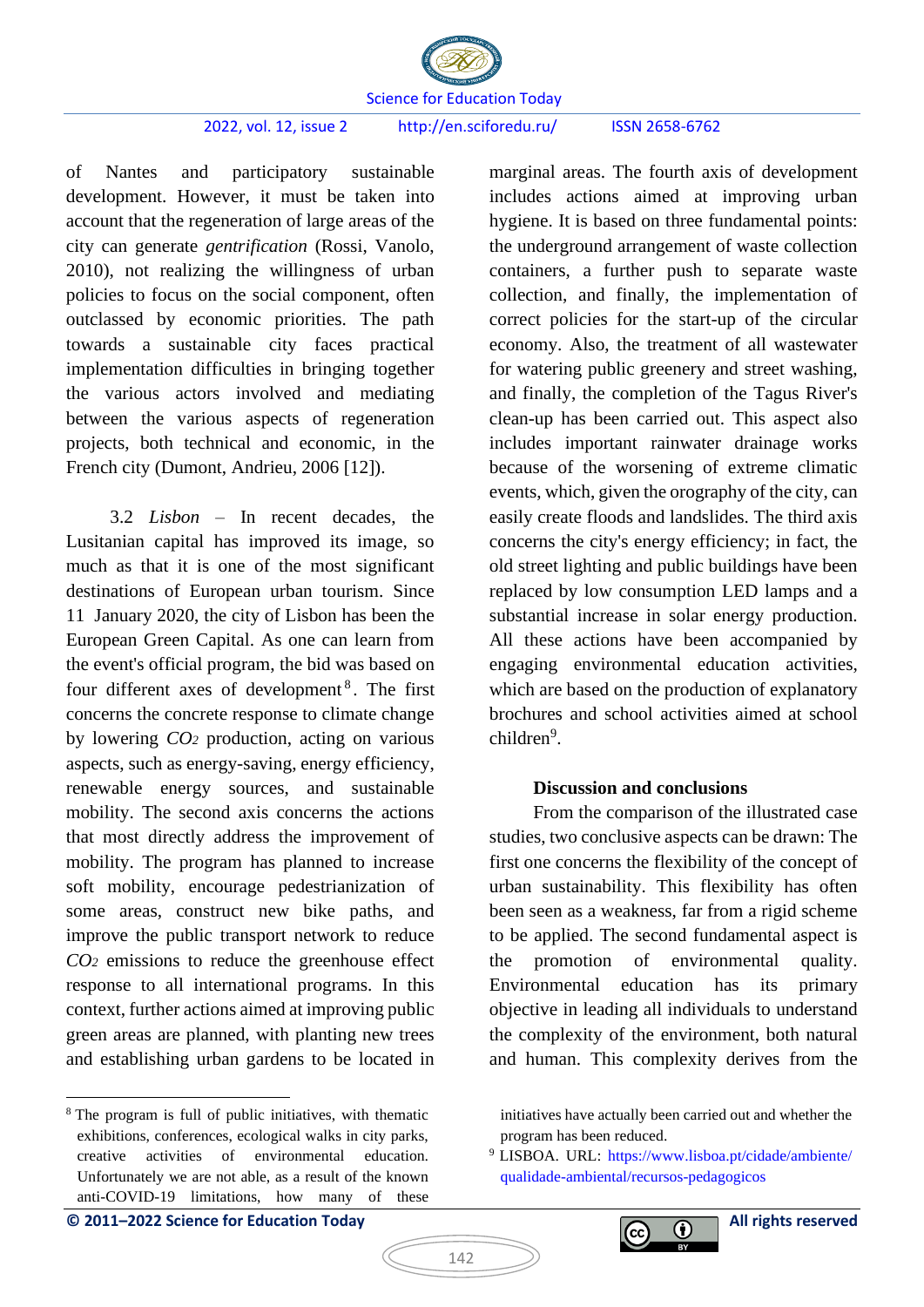

interaction of its biological, physical, social, economic, and cultural aspects, and the acquisition of cognitions, values, behaviors, and practical and indispensable skills to participate responsibly and effectively in the prevention and solution of environmental problems and management of environmental quality, as was established in the Declaration of Tbilisi in 1977. What emerges is that environmental education aims to develop citizens' knowledge and actions to distinguish and observe the various aspects of the environment to know the characteristics and understand more deeply the different ways to safeguard environmental resources.

The protection and development models can only be designed and implemented if they are based on a correct knowledge of the environmental context and the cultural centers that organize and modify it. This presupposes considering environmental education from an interdisciplinary perspective, justified precisely by the object of the study's complexity, the environment. It should also be emphasized that environmental education is not limited to transmitting information, to raise awareness of citizens to spread knowledge; it aims primarily to change habits and behaviors, to build a correct and forward-looking relationship between man and the environment. Therefore, it is a question of acquiring a new culture of the environment based on prevention, recovery, protection, and correct management choices. Environmental Education

must then link two educational objectives: promotion of awareness of environmental problems and developing operational skills, such as a sense of initiative and the ability to assume and take responsibility.

For this reason, not only school, as a primary agency, but also voluntary associations can make a valuable contribution. Indeed, the associations see the community as a protagonist and, therefore, a target of various actions to promote environmental education. In the voluntary activity, supported by a robust ethical involvement and spontaneous action, there is often an emotional component that exerts, therefore, an easy-grip on public opinion. However, in the case of the two cities in question, it was precisely this aspect that was a focal point and a strength. In other words, if the community wants to start a project of sustainability, its decisions will be discussed and confronted between the parties. After that, it will be adapted to the different needs of the territory. The comparison of conflicting visions is the main feature of creating a sustainability strategy that can then have a shared and successful path. The second concerns environmental education actions, which represent the core of every initiative. Moreover, all the primary international documents on environmental protection emphasize the need for it.

# **REFERENCES**

- 1. Alberti M., Solera G., Tsetsi V. *La città sostenibile: Analisi, scenari e proposte per un'ecologia urbana in Europa*, Milano, FrancoAngeli, 1994. ISBN: 9788820481339 URL: [https://www.francoangeli.it/Ricerca/scheda\\_libro.aspx?id=51](https://www.francoangeli.it/Ricerca/scheda_libro.aspx?id=51)
- 2. Ali E. B., Anufriev V. P. Towards environmental sustainability in Russia: evidence from green universities. *Heliyon*, 2020, vol. 6 (8), pp. e04719. DOI[: https://doi.org/10.1016/j.heliyon.2020.e04719](https://doi.org/10.1016/j.heliyon.2020.e04719)
- 3. Bagliani M., Dansero E. *Politiche per l'ambiente. Dalla natura al territorio*. Novara, Utet, 2011. ISBN: 9788860083197

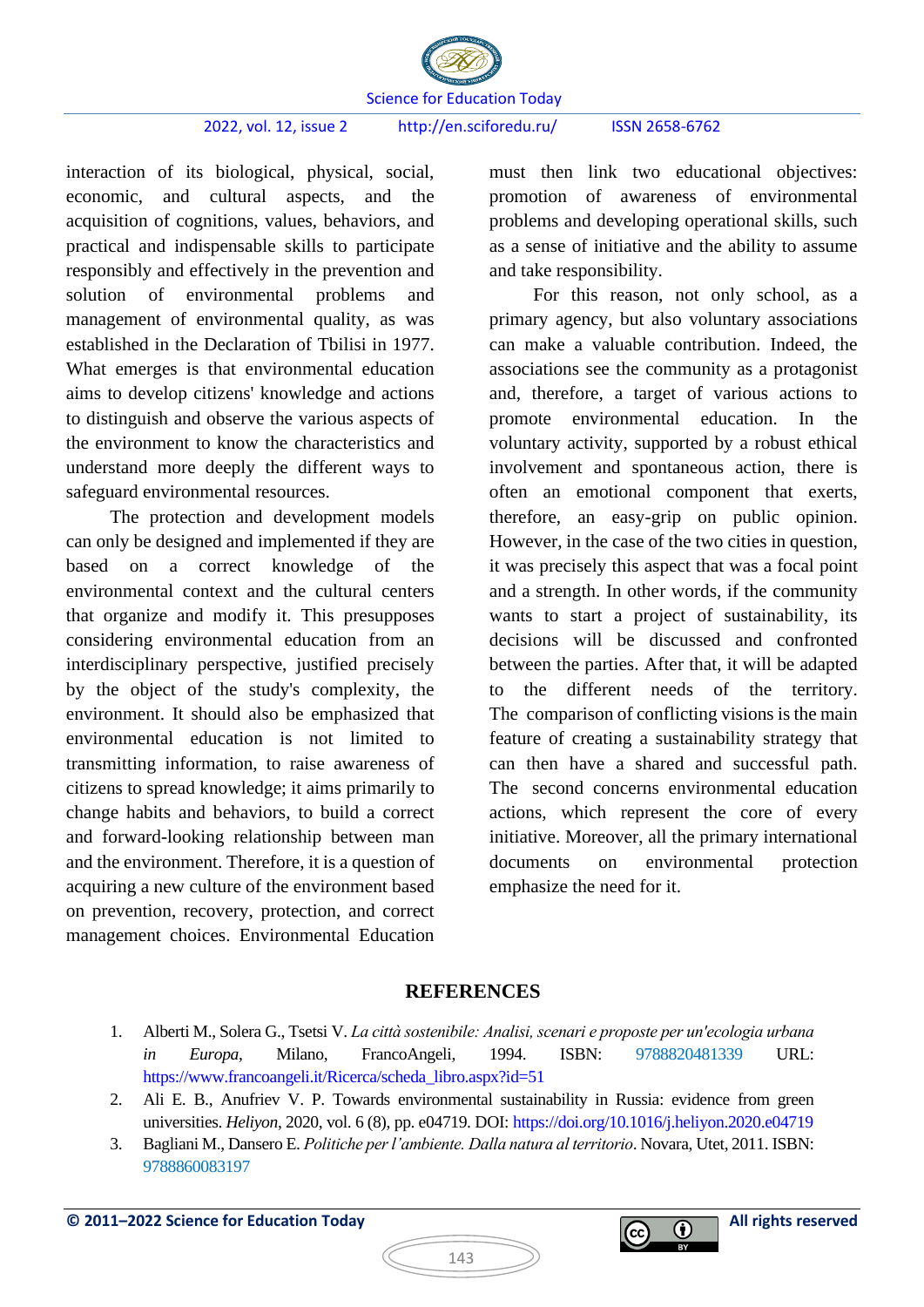

- 4. Breda M. A., Zerbi M. C. *Let's green the city. Parks, gardens and gardens*, Turin, Giappicchelli, 2013. ISBN: 9788834888810
- 5. Burbules N. C., Fan G., Repp P. Five trends of education and technology in a sustainable future. *Geography and Sustainability,* 2020. vol. 1 (2), pp. 93–97. DOI: <https://doi.org/10.1016/j.geosus.2020.05.001>
- 6. Chasseriau A. Au coeur du renouvellement urbain nantais: la Loire en projet. *Norois,* 2004, vol. 192 (2), pp. 71–84. DOI:<https://doi.org/10.4000/norois.899>
- 7. Cheng V. M. Developing individual creativity for environmental sustainability: Using an everyday theme in higher education. *Thinking Skills and Creativity*, 2019, vol. 33, pp. 100567. DOI: <https://doi.org/10.1016/j.tsc.2019.05.001>
- 8. Coenen L., Bennewort P., Truffer B. Toward a spatial perspective on sustainability transitions. *Research Policy*, 2012, vol. 41 (6), pp. 68–979. ISSN: 1654-3149
- 9. Cook I. R., Swyngdouw E. Cities, Social Cohesion and the Environment: Towards a Future Research Agenda. *Urban Studies*, 2012, vol. 49 (9), pp. 1959–1979. DOI: <https://doi.org/10.1177/0042098012444887>
- 10. Didham R. J., Ofei-Manu P. Adaptive capacity as an educational goal to advance policy for integrating DRR into quality education for sustainable development. *International Journal of Disaster Risk Reduction*, 2020, vol. 47, pp. 101631. DOI: <https://doi.org/10.1016/j.ijdrr.2020.101631>
- 11. Davis J. Creating change for people and planet: Education for sustainability approaches and strategies. *Encyclopedia of the World's Biomes,* 2020, pp. 438–446. DOI[: https://doi.org/10.1016/B978-](https://doi.org/10.1016/B978-0-12-409548-9.12036-6) [0-12-409548-9.12036-6](https://doi.org/10.1016/B978-0-12-409548-9.12036-6)
- 12. Dumont M., Andrieu D. Urban quality and the sustainable city in the face of urban renewal. L'exemple du Grand Projet de Ville Malakoff Pré Gauchet à Nantes. *Norois,* 2006, vol. 198, pp. 7–19. DOI: <https://doi.org/10.4000/norois.2004>
- 13. Flint J., Raco M. (a cura di ) *The future of sustainable cities. Critical reflections*, Bristol, The Policy Press, 2012. DOI:<https://doi.org/10.1111/1468-2427.12150>
- 14. Filho W. L., Vargas V. R. (...) Vaccari M. The role of higher education institutions in sustainability initiatives at the local level. *Journal of Cleaner Production*, 2019, vol. 233, pp. 1004–1015. DOI: <https://doi.org/10.1016/j.jclepro.2019.06.059>
- 15. Li N., Chan D., Mao Q., Hsu K., Fu Z. Urban sustainability education: Challenges and pedagogical experiments. *Habitat International*, 2018, vol. 71, pp. 70–80. DOI: <https://doi.org/10.1016/j.habitatint.2017.11.012>
- 16. Nevens F., Frantzeskaki N., Gorissen L., Loorbach D. Urban transition labs: Co-creating transformative action for sustainable cities. *Journal of Cleaner Production*, 2013, vol. 50, pp. 111–122. DOI: <https://doi.org/10.1016/j.jclepro.2012.12.001>
- 17. Nicoletti M. (ed.) *L'ecosistema urbano*, Bari, Dedalo, 1978. ISBN: 978-8822008091
- 18. Sbordone L. City and territory between sustainability and globalization, Milan, Franco Angeli, 2005. ISBN: 978-8846431615
- 19. Satterthwaite D. 'Cities' contribution to global warming: notes on the allocation of greenhouse gas emissions'. *Environment and Urbanization*, 2008, vol. 20 (2), pp. 539–549. DOI: <https://doi.org/10.1177/0956247808096127>
- 20. Swyngedouw E. The city as a hybrid: On nature, society and cyborg urbanization. *Capitalism Nature Socialism*, 1996, vol. 7 (2), pp. 65–80. DOI: <https://doi.org/10.1177/0956247808096127>
- 21. Tinacci M. M. *Politica dell'ambiente. Analisi, azioni, progetti*, Bologna, Il Mulino, 2008. ISBN: 978- 8815126245

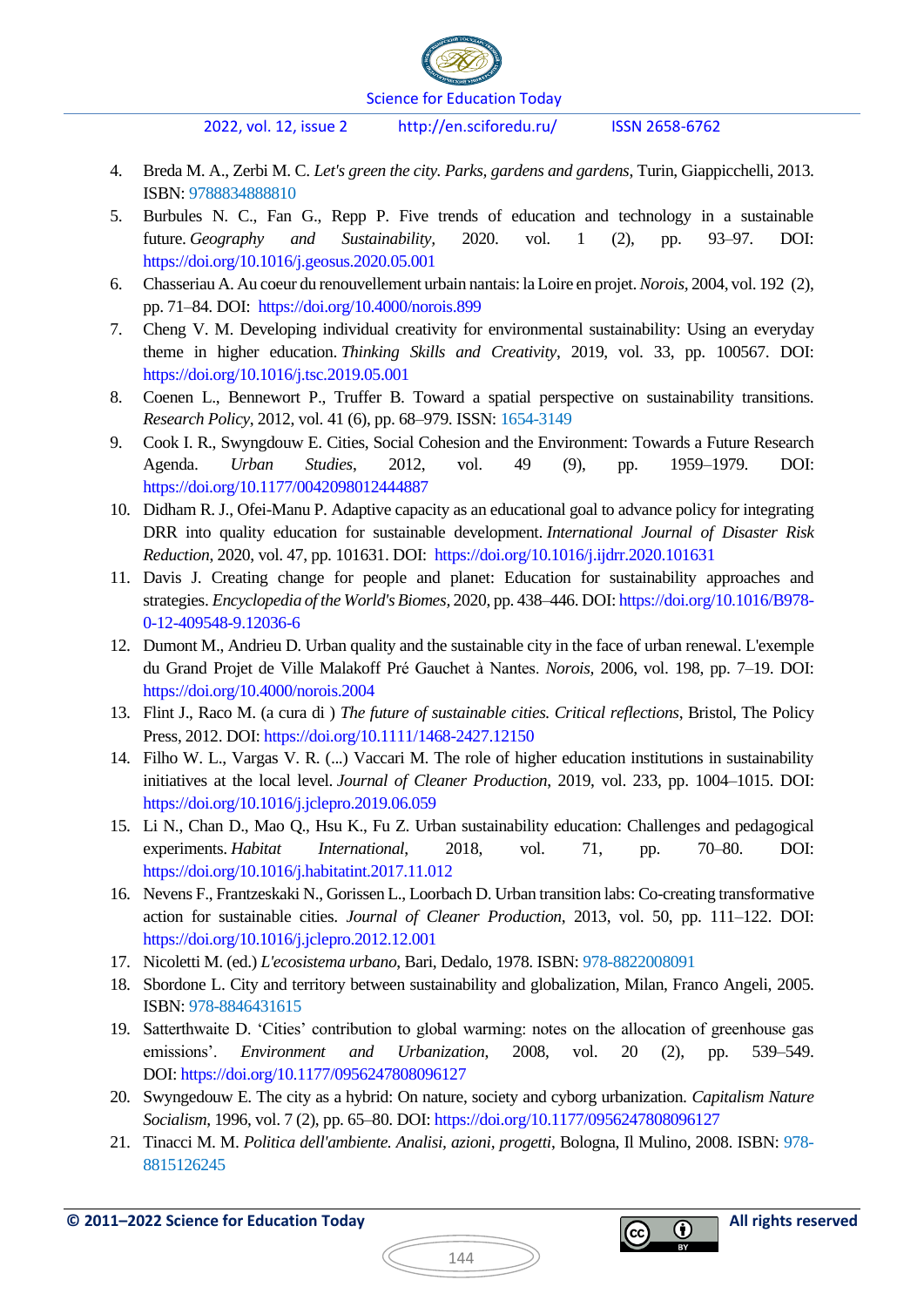

[2022, vol. 12, issue 2](http://en.sciforedu.ru/journal/2022-2) <http://en.sciforedu.ru/>[ISSN 2658-6762](https://portal.issn.org/resource/ISSN/2658-6762)

- 22. Tononi M. Immaginare, measure and realize urban sustainability. How European cities become greener. *Rivista Geografica Italiana,* 2015, pp. 283–204. ISSN: 0035-6697
- 23. Wheeler S. M., Beatley T. *The Sustainable Urban Development Reader*, Abingdon, Oxon, Routledge, 2014. ISBN: 9780415707763
- 24. Whitehead M. *Spaces of Sustainability geographical perspectives on the sustainable society*, Abingdon, Oxon, Routledge, 2006. ISBN: 9780415358040
- 25. Wolsink M. 'Sustainable City'requires 'recognition' The example of environmental education under pressure from the compact city. *Land Use Policy*, 2016, vol. 52, pp. 174–180. DOI: <https://doi.org/10.1016/j.landusepol.2015.12.018>

Submitted: 15 January 2022 Accepted: 10 March 2022 Published: 30 April 2022



This is an open access article distributed under th[e Creative Commons Attribution](https://creativecommons.org/licenses/by-nc-sa/4.0/)  [License](https://creativecommons.org/licenses/by-nc-sa/4.0/) which permits unrestricted use, distribution, and reproduction in any medium, provided the original work is properly cited. (CC BY 4.0).

# **The authors' stated contribution:**

The contribution of authors to the collection of empirical material of the presented research, literature review, data processing and writing of the text of the article is equivalent

# **Information about competitive interests:**

The authors claim that they do not have competitive interests.

# **Information about the Authors**

145

# **Rosario De Iulio**

PhD in Human Geography, Associate Professor, Department of Law, Libera Università Maria SS. Assunta (LUMSA University), Via della Traspontina, 21, 00193, Rome, Italy ORCID ID:<http://orcid.org/0000-0002-0284-6881> E-mail: [rodeiulio@virgilio.it](mailto:rodeiulio@virgilio.it)

# **Mario De Martino**

Candidate of Political Sciences, Associate Professor, Department of Marketing, RUDN University, Miklukho-Maklaya str.6, 117198, Moscow, Russian Federation. ORCID ID:<https://orcid.org/0000-0002-3903-6532> E-mail: [de-martino-m@rudn.ru](mailto:de-martino-m@rudn.ru) (Corresponding Author)

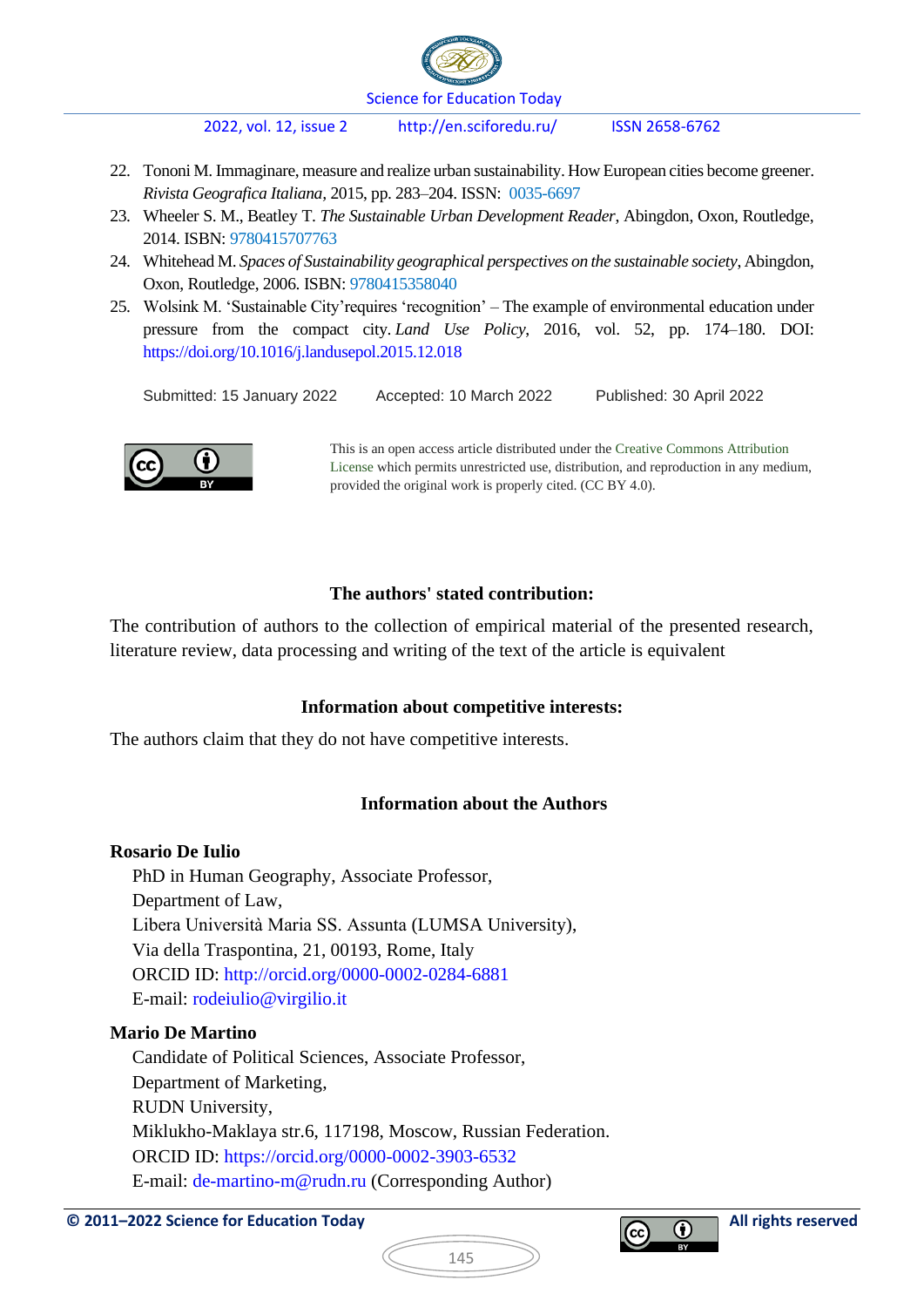

# **Emanuele Isidori**

Ph.D., Full professor, Department of Movement, Human and Health Sciences, University of Rome Foro Italico, (Università Degli Studi di Roma "Foro Italico") Piazza Lauro De Bosis, 15, 00135, Rome, Italy. ORCID ID:<https://orcid.org/0000-0002-5214-6015> E-mail: [emanuele.isidori@uniroma4.it](mailto:emanuele.isidori@uniroma4.it)



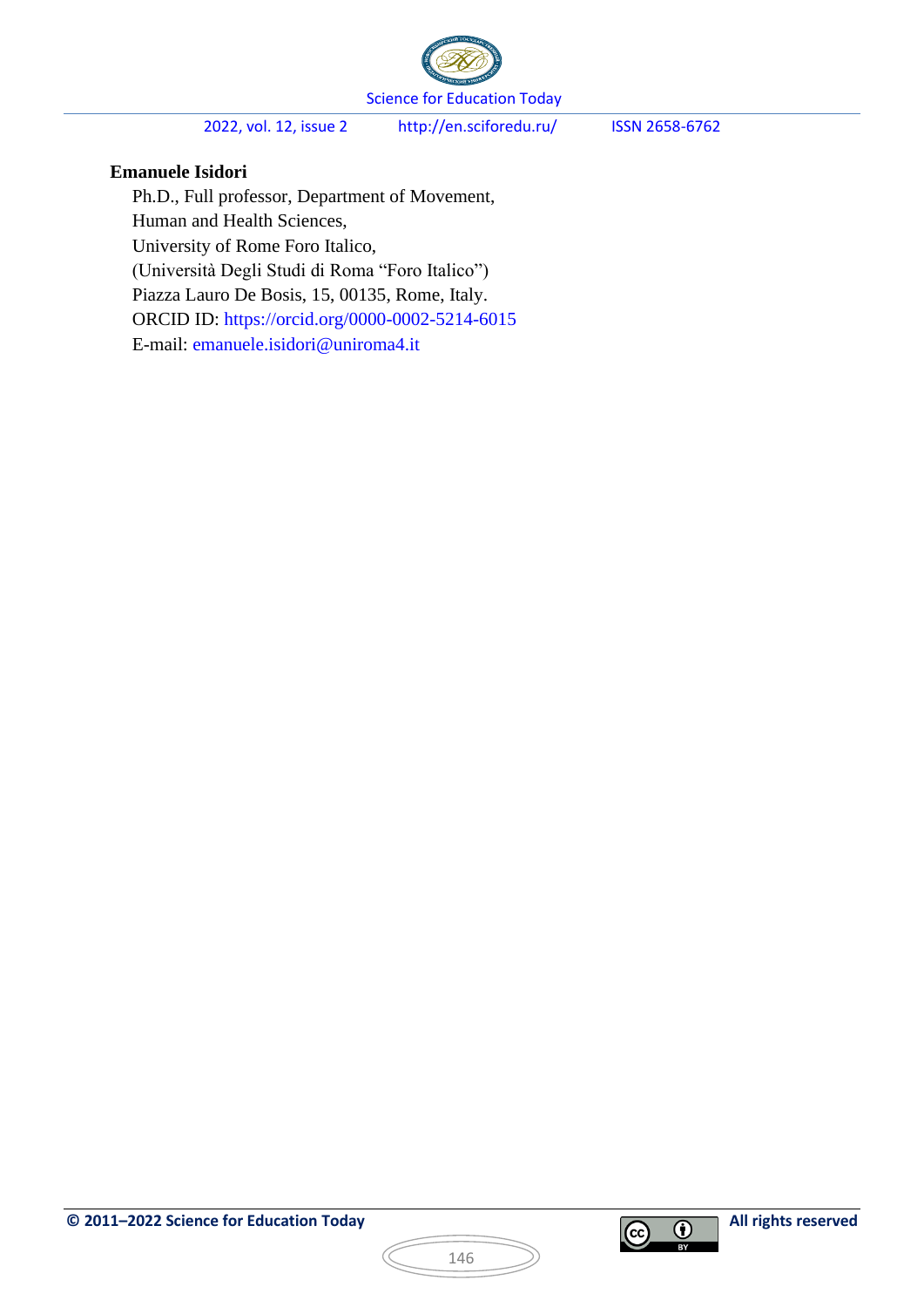

[2022.](http://sciforedu.ru/journal/2022-2) Том 12. № 2 <http://sciforedu.ru/>ISSN [2658-6762](https://portal.issn.org/resource/ISSN/2658-6762)

УДК 101+316+378 DOI: [10.15293/2658-6762.2202.07](http://en.sciforedu.ru/article/5381)

Научная статья / Research Full Article Язык статьи: английский / Article language: English

# **Экологическое образование и его вклад в развитие устойчивых городов**

Р. Де Юлио<sup>1</sup>, М. Де Мартино **⊠ &**<sup>2</sup>, Э. Изидори<sup>3</sup>

<sup>1</sup> Университет LUMSA, Рим, Италия <sup>2</sup> Российский университет дружбы народов, Москва, Россия <sup>3</sup> Римский университет Форо Италико, Рим, Италия

*Проблема и цель. В 2050 г. численность населения на планете достигнет 9,7 млрд человек, из них более 5 млрд будут проживать в городах. Антропогенное давление на природные экосистемы постепенно увеличивалось и достигло тревожного уровня с серьезными экономическими и социальными последствиями. С экологической точки зрения города выступают как гетеротрофная система. Они импортируют сырье, перерабатывают его и утилизируют отходы, в основном в местах, обычно очень далеких от них. Таким образом, город представляет собой неуравновешенную систему, нуждающуюся во все большем количестве функциональных сельских пространств для поиска ресурсов, необходимых для дальнейшего развития и прогресса. В статье подчеркивается важность экологического образования в процессах устойчивого городского строительства в городах Южной Европы.*

*Методология. Поскольку Европейский союз активизировал свое участие в устойчивых городах, в исследование были включены только те города, которые отмечены наградами европейских зеленых столиц. Города Северной Европы были исключены, поскольку экологическое образование в них было разработано ранее. Методология, используемая в данном анализе, – это исследование случая.*

*Результаты. Экологическое образование – это процесс, который позволяет людям узнать об экологических проблемах, решить проблемы и предпринять действия, чтобы помочь окружающей среде. В анализ были включены два города: Нант и Лиссабон. Стратегия Нанта заключается в том, чтобы привлечь внимание к жилищной проблеме, улучшить качество жизни в городах и активность участия граждан в выборе будущего сообщества. Лиссабон планирует увеличить «мягкую» мобильность, построить новые велосипедные дорожки и улучшить сеть общественного транспорта.*

- *Финансирование проекта:* Исследование выполнено в рамках проекта Модуля Европейского союза Жана Моне «Повышение квалификации и компетенций в европейских исследованиях для ландшафтных архитекторов, специалистов по охране окружающей среды и менеджеров».
- *Библиографическая ссылка:* Де Юлио Р., Де Мартино М., Изидори Э. Экологическое образование и его вклад в развитие устойчивых городов // Science for Education Today.  $-2022 - N_2$  2.  $- C$ . 136– 150. DOI: [http://dx.doi.org/10.15293/2658-6762.2202.07](http://en.sciforedu.ru/article/5381)

*Автор для корреспонденции: Марио Де Мартино, [de-martino-m@rudn.ru](mailto:de-martino-m@rudn.ru)*

*© Р. Де Юлио, М. Де Мартино, Э. Изидори, 2022*

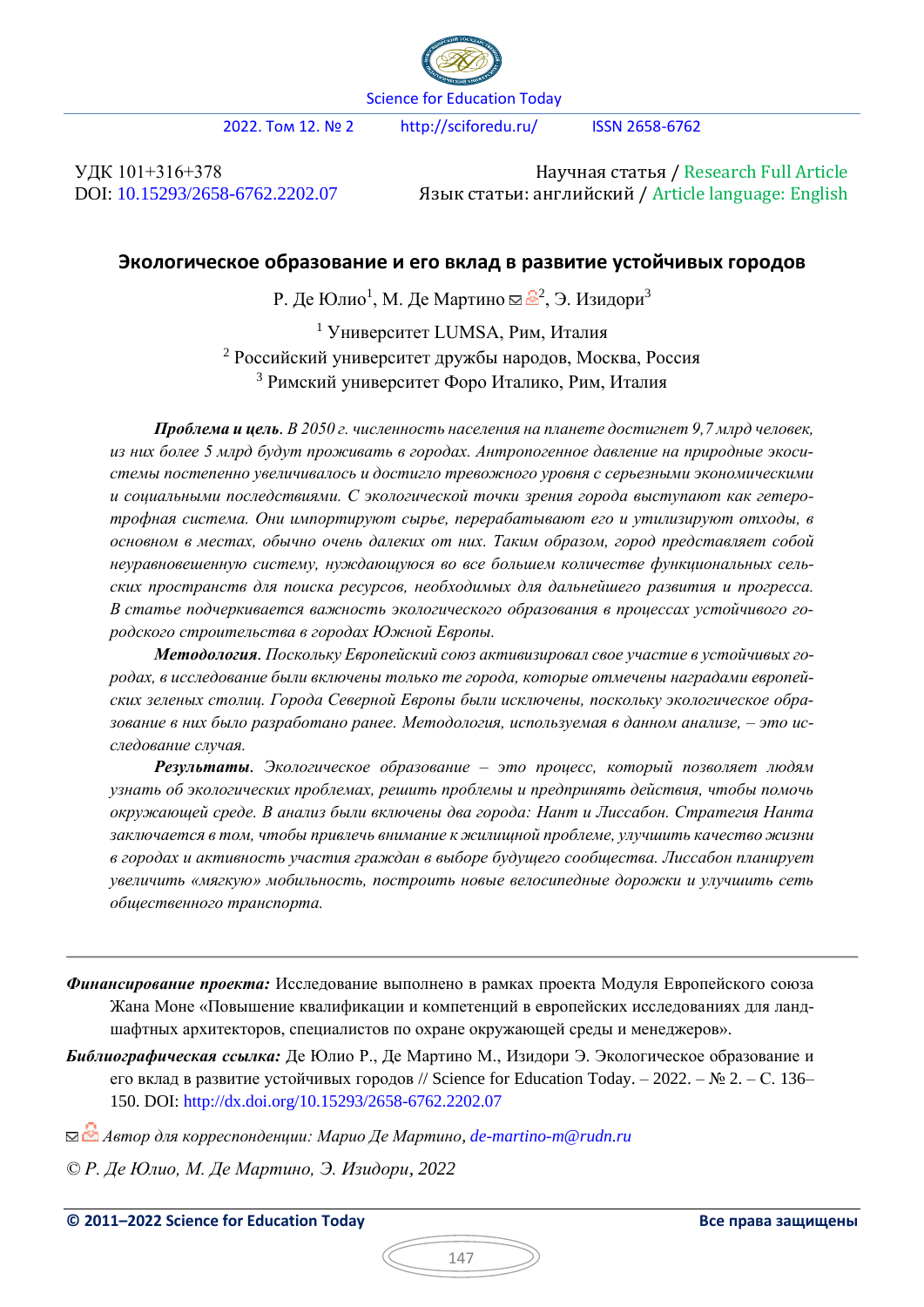

## [2022.](http://sciforedu.ru/journal/2022-2) Том 12. № 2 <http://sciforedu.ru/>ISSN [2658-6762](https://portal.issn.org/resource/ISSN/2658-6762)

*Заключение. Анализ двух городов, проведенный с помощью сравнительной методологии, показывает потенциальные области вмешательства и указывает, как экологическое образование способствует устойчивому развитию города. Вместе Нант и Лиссабон применили стратегию экологического образования, основанную на участии, вовлечении и просвещении граждан. Аналогичные стратегии рекомендуются для будущего развития более устойчивых городов.*

*Экологическое образование вносит вклад в устойчивое развитие города, способствуя осознанию людьми экологических проблем. В то же время оно стимулирует рост оперативных навыков, таких как чувство инициативы и способность брать на себя и нести ответственность.*

*Ключевые слова: экосистема; устойчивость; устойчивый город; образование; окружающая среда; Европа; Европейский союз.*

## **СПИСОК ЛИТЕРАТУРЫ**

- 1. Alberti M., Solera G., Tsetsi V. La città sostenibile: Analisi, scenari e proposte per un'ecologia urbana in Europa. – Milano, FrancoAngeli, 1994. ISBN: 9788820481339 URL: [https://www.francoangeli.it/Ricerca/scheda\\_libro.aspx?id=51](https://www.francoangeli.it/Ricerca/scheda_libro.aspx?id=51)
- 2. Ali E. B., Anufriev V. P. Towards environmental sustainability in Russia: evidence from green universities  $//$  Heliyon. – 2020. – Vol. 6 (8). – P. e04719. DOI: <https://doi.org/10.1016/j.heliyon.2020.e04719>
- 3. Bagliani M., Dansero E. Politiche per l'ambiente. Dalla natura al territorio. Novara, Utet, 2011. ISBN: 9788860083197
- 4. Breda M. A., Zerbi M. C. Let's green the city. Parks, gardens and gardens. Turin, Giappicchelli, 2013. ISBN: 9788834888810
- 5. Burbules N. C., Fan G., Repp P. Five Trends of Education and Technology in a Sustainable Future // Geography and Sustainability. – 2020. – Vol. 1 (2). – P. 93–97. DOI: <https://doi.org/10.1016/j.geosus.2020.05.001>
- 6. Chasseriau A. Au coeur du renouvellement urbain nantais: la Loire en projet // Norois. 2004. Vol. 192 (2). – P. 71–84. DOI: <https://doi.org/10.4000/norois.899>
- 7. Cheng V. M. Developing individual creativity for environmental sustainability: Using an everyday theme in higher education // Thinking Skills and Creativity.  $-2019$ .  $-$  Vol. 33.  $-$  P. 100567. DOI: <https://doi.org/10.1016/j.tsc.2019.05.001>
- 8. Coenen L., Bennewort P., Truffer B. Toward a spatial perspective on sustainability transitions // Research Policy. – 2012. – Vol. 41 (6). – P. 68–979. ISSN: 1654-3149
- 9. Cook I. R., Swyngdouw E. Cities, Social Cohesion and the Environment: Towards a Future Research Agenda // Urban Studies. – 2012. – Vol. 49 (9). – P. 1959–1979. DOI: <https://doi.org/10.1177/0042098012444887>
- 10. Didham R. J., Ofei-Manu P. Adaptive capacity as an educational goal to advance policy for integrating DRR into quality education for sustainable development // International Journal of Disaster Risk Reduction. – 2020. – Vol. 47. – P. 101631. DOI: <https://doi.org/10.1016/j.ijdrr.2020.101631>
- 11. Davis J. Creating Change for People and Planet: Education for Sustainability Approaches and Strategies // Encyclopedia of the World's Biomes. – 2020. – P. 438–446. DOI: <https://doi.org/10.1016/B978-0-12-409548-9.12036-6>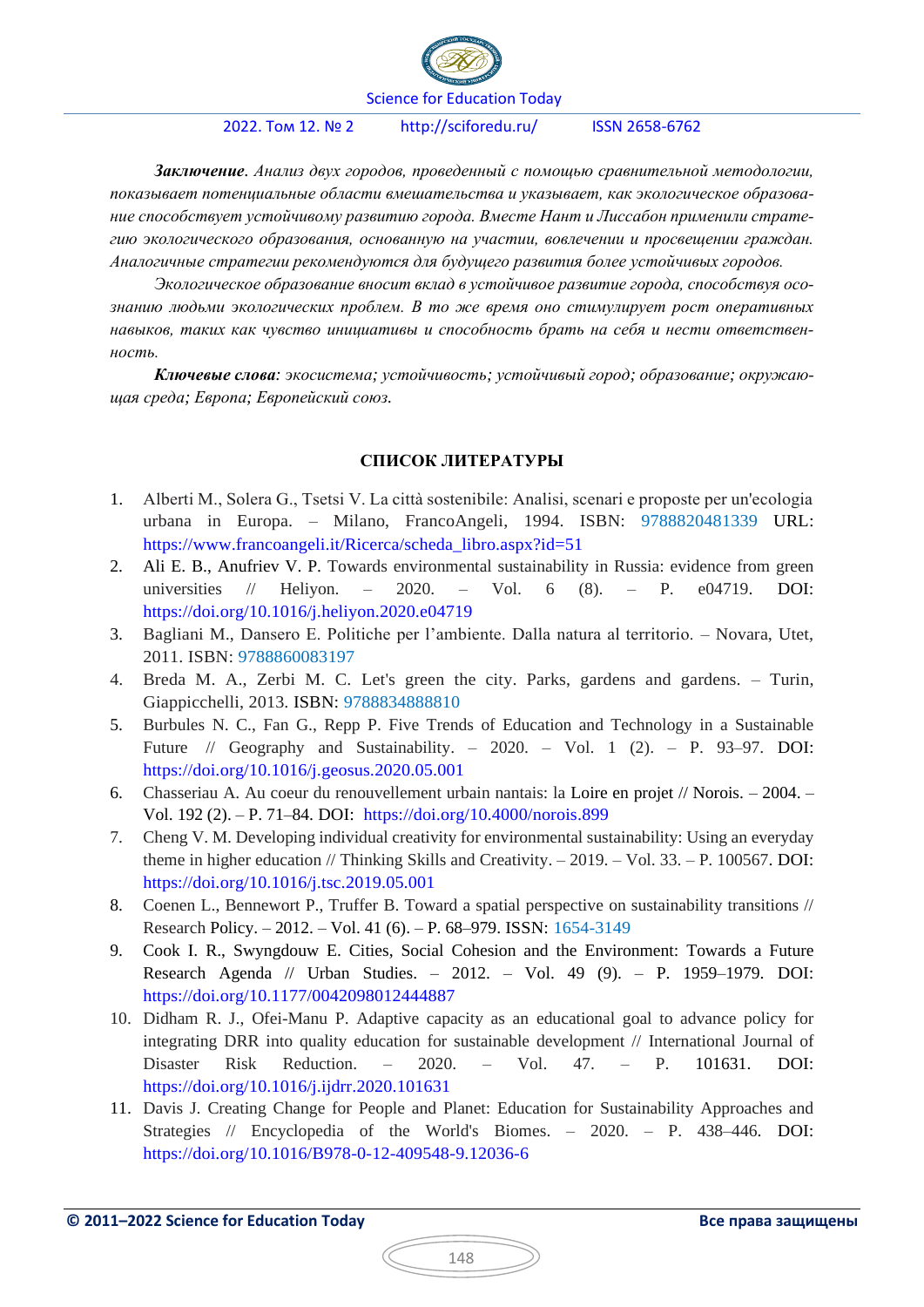

[2022.](http://sciforedu.ru/journal/2022-2) Том 12. № 2 <http://sciforedu.ru/>ISSN [2658-6762](https://portal.issn.org/resource/ISSN/2658-6762)

- 12. Dumont M., Andrieu D. Urban quality and the sustainable city in the face of urban renewal. L'exemple du Grand Projet de Ville Malakoff Pré Gauchet à Nantes // Norois. – 2006. – Vol. 198. – P. 7–19. DOI:<https://doi.org/10.4000/norois.2004>
- 13. Flint J., Raco M. (a cura di ) The future of sustainable cities. Critical reflections. Bristol, The Policy Press, 2012. DOI:<https://doi.org/10.1111/1468-2427.12150>
- 14. Filho W. L., Vargas V. R. (...) Vaccari M. The role of higher education institutions in sustainability initiatives at the local level  $\frac{1}{10}$  Journal of cleaner production.  $-2019$ .  $-$  Vol. 233.  $-$  P. 1004–1015. DOI:<https://doi.org/10.1016/j.jclepro.2019.06.059>
- 15. Li N., Chan D., Mao Q., Hsu K., Fu Z. Urban sustainability education: Challenges and pedagogical experiments // Habitat International. – 2018. – Vol. 71. – P. 70–80. DOI: <https://doi.org/10.1016/j.habitatint.2017.11.012>
- 16. Nevens F., Frantzeskaki N., Gorissen L., Loorbach D. Urban Transition Labs: co-creating transformative action for sustainable cities // Journal of Cleaner Production. – 2013. – Vol. 50. – P. 111–122. DOI:<https://doi.org/10.1016/j.jclepro.2012.12.001>
- 17. Nicoletti M. (ed.), L'ecosistema urbano, Bari, Dedalo. 1978. ISBN: 978-8822008091
- 18. Sbordone L. City and territory between sustainability and globalization. Milan, Franco Angeli, 2005. ISBN: 978-8846431615
- 19. Satterthwaite D. 'Cities' contribution to global warming: notes on the allocation of greenhouse gas emissions' // Environment and Urbanization. – 2008. – Vol. 20 (2). – P. 539–549. DOI: <https://doi.org/10.1177/0956247808096127>
- 20. Swyngedouw E. The City As a Hybrid: On Nature, Society and Cyborg Urbanization // Capitalism Nature Socialism. – 1996. – Vol. 7 (2). – P. 65–80. DOI: <https://doi.org/10.1177/0956247808096127>
- 21. Tinacci M. M. Politica dell'ambiente. Analisi, azioni, progetti. Bologna, Il Mulino, 2008. ISBN: 978-8815126245
- 22. Tononi M. Immaginare, measure and realize urban sustainability. How European cities become greener // Rivista Geografica Italiana. – 2015. – P. 283–204. ISSN: 0035-6697
- 23. Wheeler S. M., Beatley T. The Sustainable Urban Development Reader. Abingdon, Oxon, Routledge, 2014. ISBN: 9780415707763
- 24. Whitehead M. Spaces of Sustainability geographical perspectives on the sustainable society. Abingdon, Oxon, Routledge, 2006. ISBN: 9780415358040
- 25. Wolsink M. 'Sustainable City'requires 'recognition' The example of environmental education under pressure from the compact city  $//$  Land Use Policy.  $- 2016$ .  $- Vol. 52$ .  $- P. 174-180$ . DOI: <https://doi.org/10.1016/j.landusepol.2015.12.018>

Поступила: 15 января 2022 Принята: 10 марта 2022 Опубликована: 30 апреля 2022

## **Заявленный вклад авторов:**

Вклад соавторов в сбор эмпирического материала представленного исследования, литературный обзор, обработку данных и написание текста статьи равнозначный.